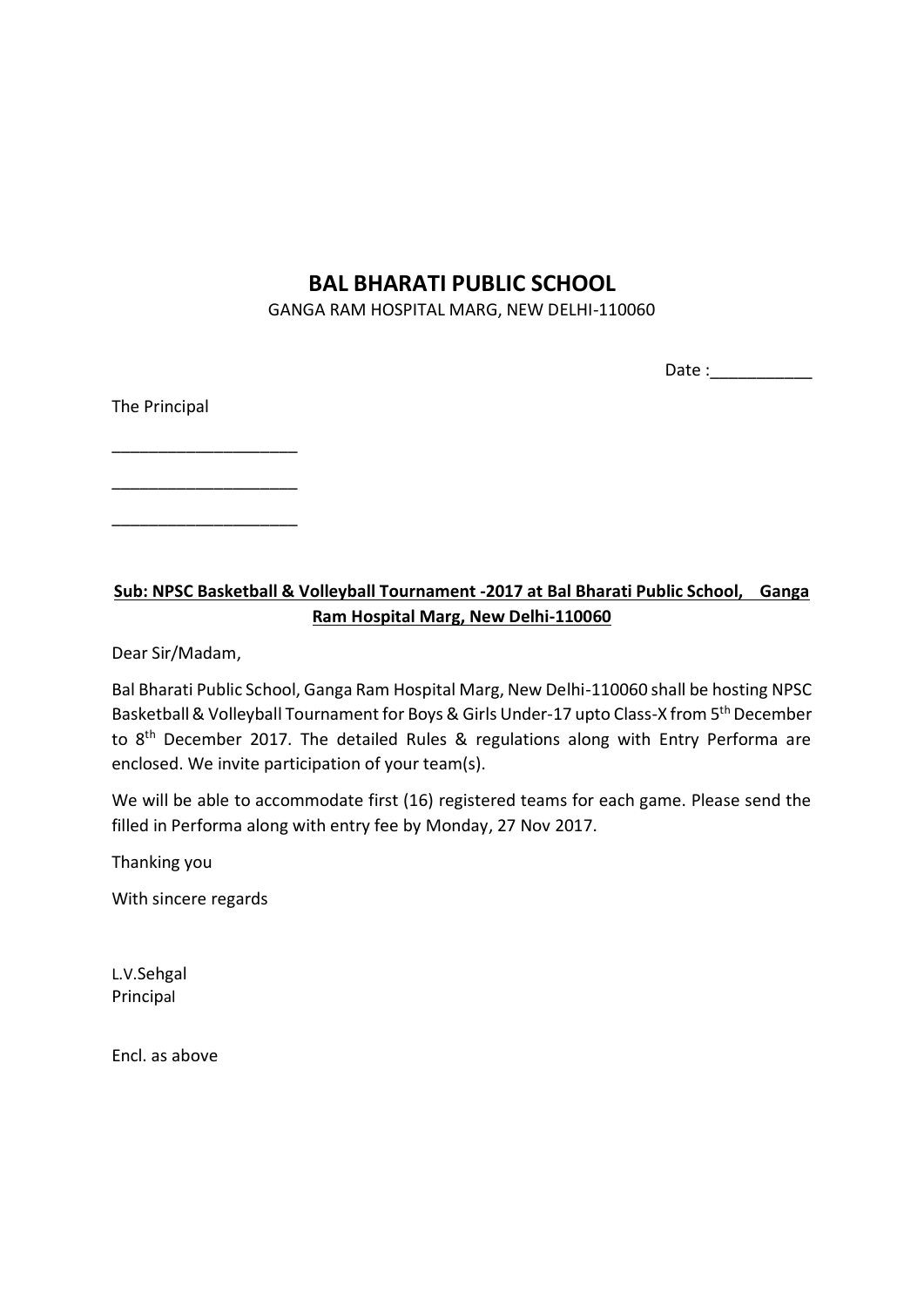# **BAL BHARATI PUBLIC SCHOOL**

Ganga Ram Hospital Marg, New Delhi-110060

### **Rules & Regulations** *National Progressive Schools' Basketball & Volleyball Tournaments*

- 1. National Progressive Schools' Basketball & Volleyball Tournaments for boys & girls will be held from 5<sup>th</sup> December to 8<sup>th</sup> December 2017 at Bal Bharati Public School, Ganga Ram Hospital Marg, New Delhi-110060
- 2. Players should be from classes upto X and under 17 years of age.
- 3. The players born on or after 01.01.2001 are eligible.
- 4. The matches will be played on the knock out basis. Basketball & Volleyball Federation of India Rules, DBA Rules FIDE will be followed.
- 5. Fixtures for matches will be drawn in the presence of Teacher Incharges/Coaches of teams for which advance information will be given.
- 6. All the players should be bonafide student of the school being represented by them. No changes in players will be entertained after the final list is submitted.
- 7. Entry form (enclosed) duly filled with the desired information and with a recent photograph of the player along with the entry fee must be submitted on or before 27<sup>th</sup> November 2017 at Bal Bharati Public School, Ganga Ram Hospital Marg, New Delhi-110060.
- 8. Maximum number of teams is Sixteen (16) on first registration basis. Tournament is open for Member schools of NPSC.
- 9. All participants must have their Identity Cards showing Name/Date of Birth/Class/Section/Father's Name/Admission No./Admission year with a recent attested photograph of the player duly attested by the Principal. The Identity Card shall be returned to the eliminated team on the same day or on the day of finals.
- 10. Basketball & Volleyball teams will consist of 12 players and must be accompanied by a coach/teacher Incharge, who will be responsible for the team discipline. Team not accompanied by a teacher/coach will not be allowed to play and such team will be debarred from the Competition.
- 11. The team should report at the venue 30 minutes before the match in a proper kit.
- 12. The judgement of the officials will be final. No appeal/protest against the decision of the refries/officials shall be entertained.
- 13. Protest if any other than the decisions of the Refries can be lodged in writing within 30 minutes of the end of match and should be accompanied by protest fee of Rs. 1000/- (Non-refundable) in cash to the organizing secretary.
- 14. In case of any dispute, the final decision will be taken by the Technical Committee and will be binding on the teams.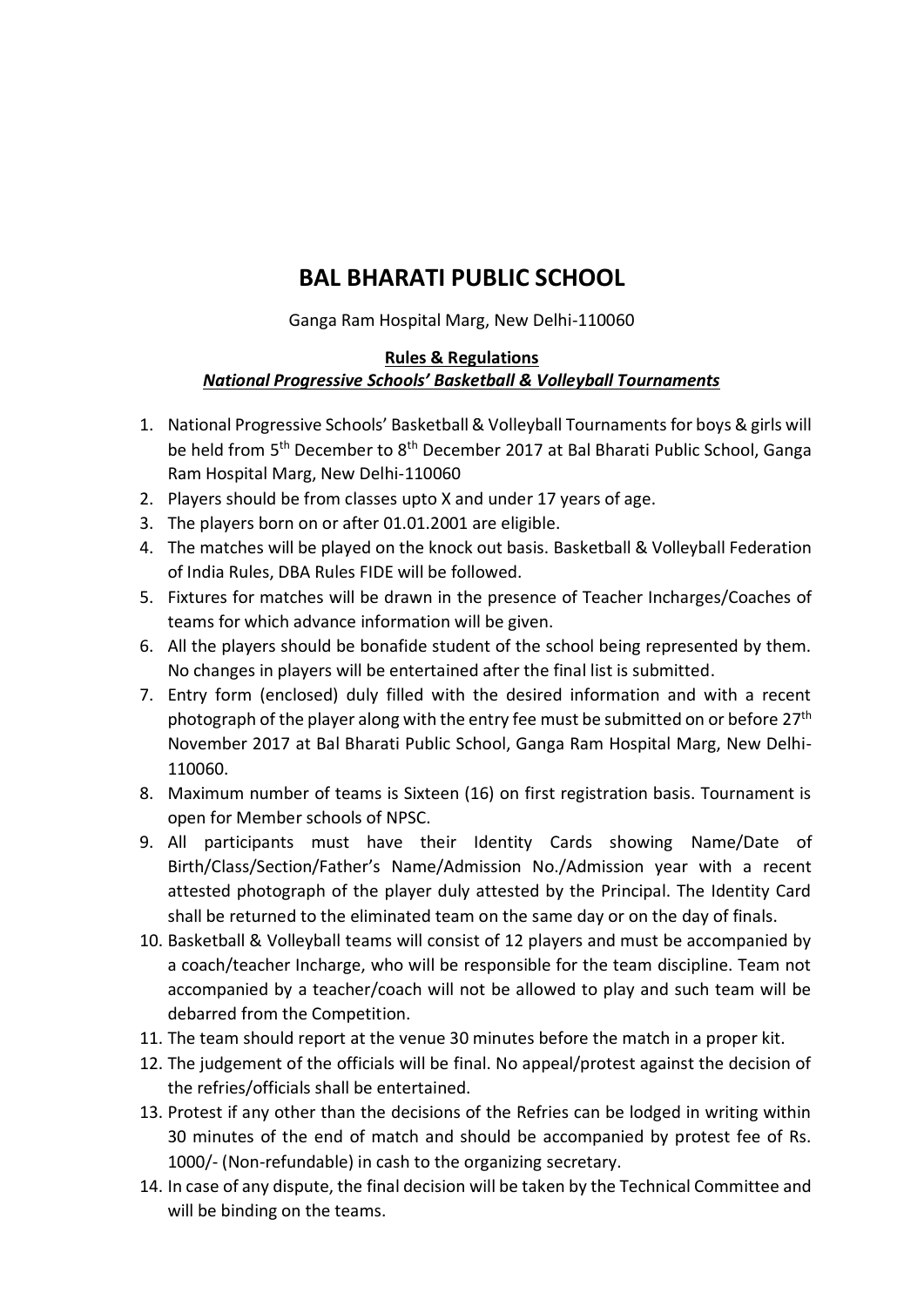- 15. The Organizing Committee shall not be responsible for any kind of injuries (minor or major and any other mishap) or any loss of items during the tournament.
- 16. Entry fee of Rs. 3000/- (for each team) by cheque/pay order in favour of Naitonal progressive Schools' Conference is to be sent with the Proforma attached as Annexure-'A'.

For any other information please contact:-

- 1. Mr. Anand Seth Phone No.9810870012(Sports Director)\
- 2. Mr. Joginder Kumar Phone No.9250898561(Volleyball)
- 3. Mr. Anil Jain Phone No.9810971427(Basketball)

L.V.Sehgal Principal Bal Bharati Public School Ganga Ram Hospital Marg, New Delhi-110060 Ph: 25782419/25786897 Email Id: bbpsgr@hotmail.com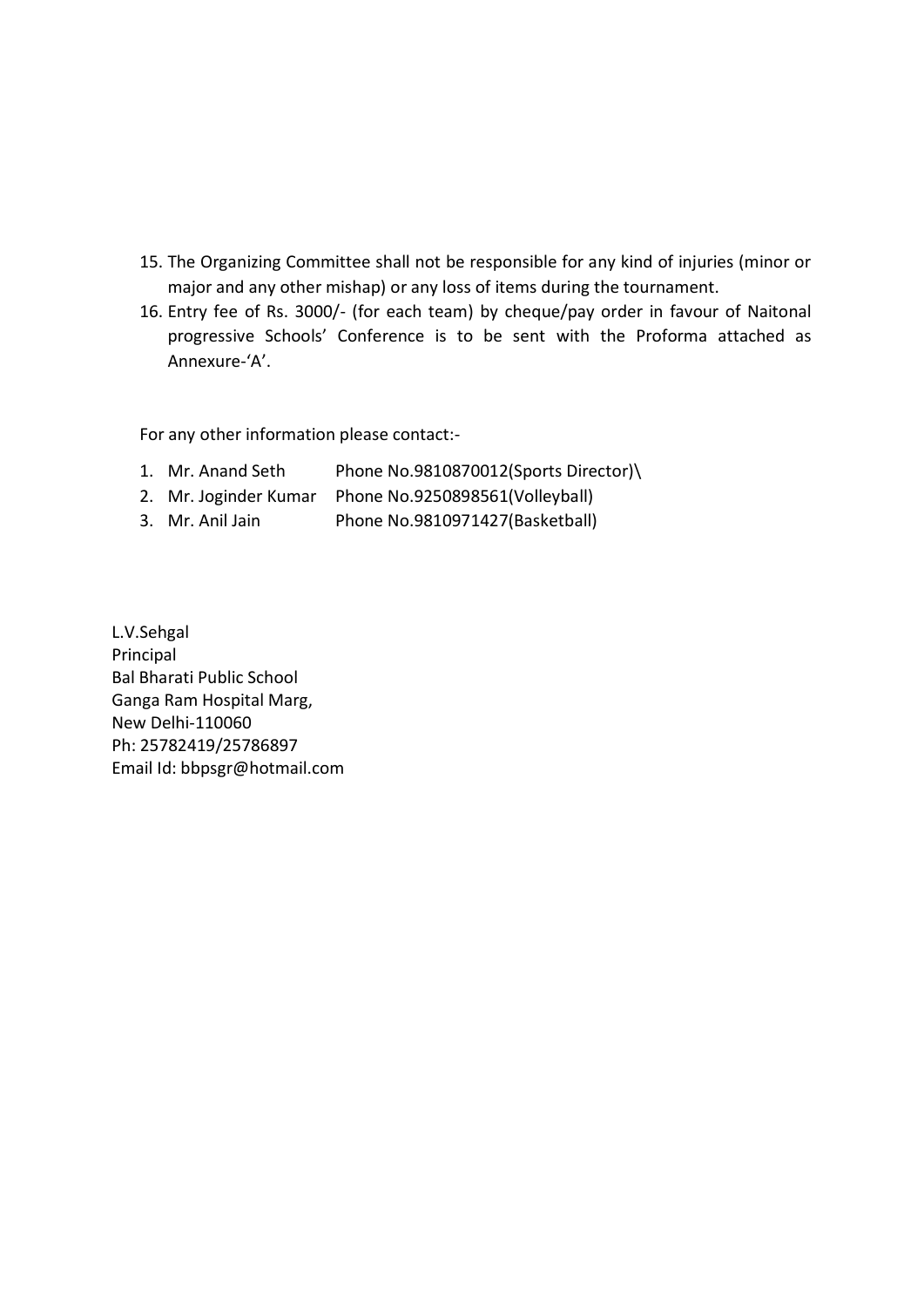#### **NPSC BASKETBALL TOURNAMENT 2017**

(at Bal Bharati Public School, Ganga Ram Hospital Marg, new Delhi-110060) From 5th December to 8th December 2017 (Junior Boys & Girls U-17 upto Class-X)

| Name of the School      |  |  |
|-------------------------|--|--|
| <b>Address</b>          |  |  |
| <b>Telephone Number</b> |  |  |
| E-mail ID               |  |  |
| Girls / Boys            |  |  |

| (PHOTO) | Name           |         | Name          |  |
|---------|----------------|---------|---------------|--|
|         | <b>DOB</b>     |         | <b>DOB</b>    |  |
|         | Class          | (PHOTO) | Class         |  |
|         | Father's Name  |         | Father's Name |  |
|         | CBSE Regn. No. |         | CBSE Regn.No. |  |
|         | Name           |         | Name          |  |
| (PHOTO) | <b>DOB</b>     |         | <b>DOB</b>    |  |
|         | Class          | (PHOTO) | Class         |  |
|         | Father's Name  |         | Father's Name |  |
|         | CBSE Regn. No. |         | CBSE Regn.No. |  |
| (PHOTO) | Name           |         | Name          |  |
|         | <b>DOB</b>     |         | <b>DOB</b>    |  |
|         | Class          | (PHOTO) | Class         |  |
|         | Father's Name  |         | Father's Name |  |
|         | CBSE Regn. No. |         | CBSE Regn.No. |  |
|         | Name           |         | Name          |  |
|         | <b>DOB</b>     |         | <b>DOB</b>    |  |
| (PHOTO) | Class          | (PHOTO) | Class         |  |
|         | Father's Name  |         | Father's Name |  |
|         | CBSE Regn. No. |         | CBSE Regn.No. |  |
| (PHOTO) | Name           |         | Name          |  |
|         | <b>DOB</b>     |         | <b>DOB</b>    |  |
|         | Class          | (PHOTO) | Class         |  |
|         | Father's Name  |         | Father's Name |  |
|         | CBSE Regn. No. |         | CBSE Regn.No. |  |
| (PHOTO) | Name           |         | Name          |  |
|         | <b>DOB</b>     |         | <b>DOB</b>    |  |
|         | Class          | (PHOTO) | Class         |  |
|         | Father's Name  |         | Father's Name |  |
|         | CBSE Regn. No. |         | CBSE Regn.No. |  |

#### **UNDERTAKING**

We have read all the Basketball Federation of India Rules & Regulations thoroughly and we hereby undertake to abide them.

| Entry Fee of Rs. 3000/- through DD/Pay Order No.         | Dated | infavour |
|----------------------------------------------------------|-------|----------|
| of National Progressive Schools' Conference is enclosed. |       |          |

Signature of the Coach / Teacher Incharge **PRINCIPAL** PRINCIPAL Name : SIGNATURE WITH SEAL Mob. No: